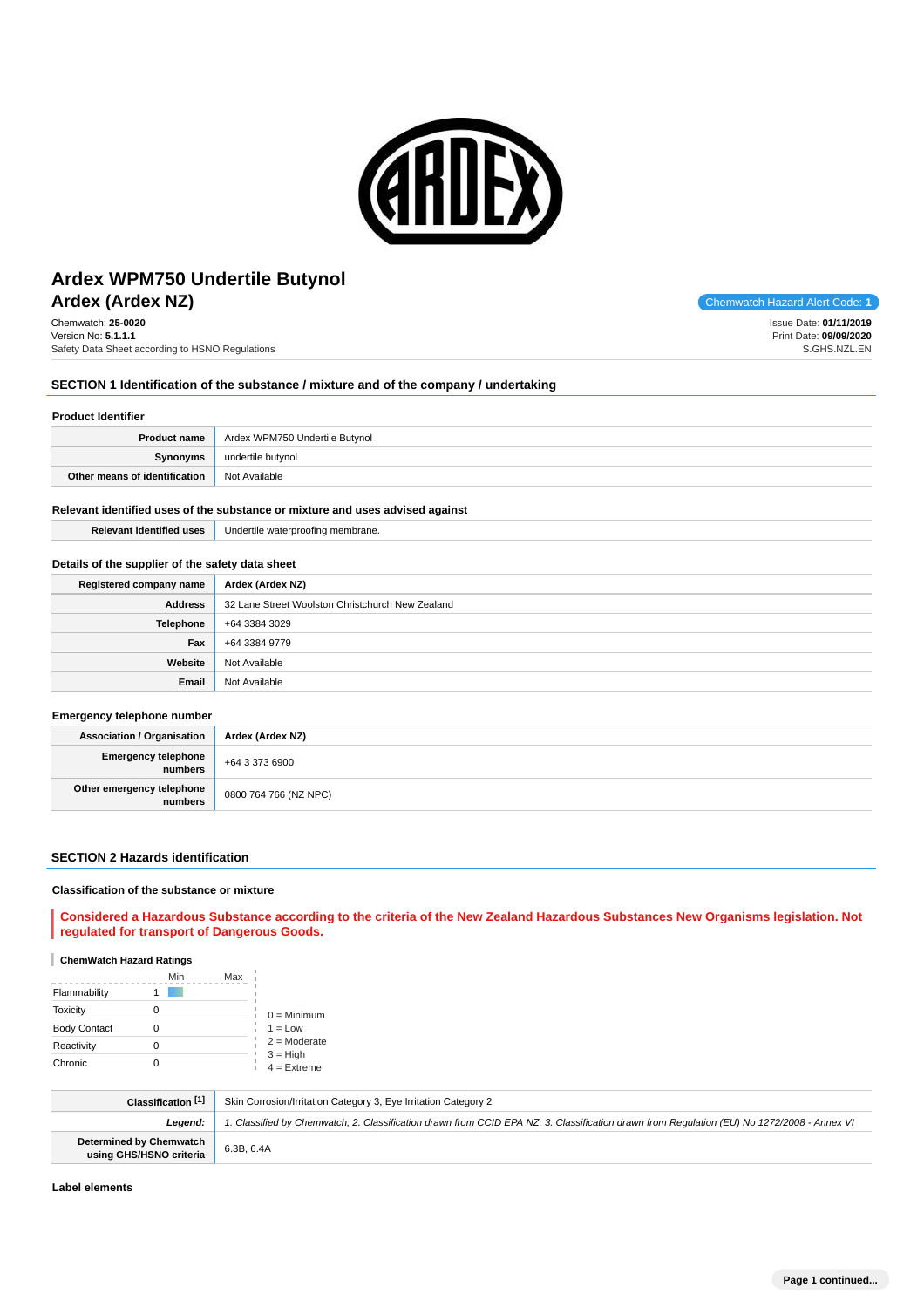| Hazard pictogram(s) |                                |
|---------------------|--------------------------------|
|                     |                                |
| Signal word         | <b>Warning</b>                 |
|                     |                                |
| Hazard statement(s) |                                |
| H316                | Causes mild skin irritation.   |
| H319                | Causes serious eye irritation. |
|                     |                                |

# **Precautionary statement(s) Prevention**

| <b>P280</b> | ar protective aloves/protective clothing/eve protection/face protection.<br>Wear |
|-------------|----------------------------------------------------------------------------------|
|             |                                                                                  |

# **Precautionary statement(s) Response**

| P305+P351+P338 | IF IN EYES: Rinse cautiously with water for several minutes. Remove contact lenses, if present and easy to do. Continue rinsing. |
|----------------|----------------------------------------------------------------------------------------------------------------------------------|
| P332+P313      | If skin irritation occurs: Get medical advice/attention.                                                                         |
| P337+P313      | If eye irritation persists: Get medical advice/attention.                                                                        |

### **Precautionary statement(s) Storage**

Not Applicable

# **Precautionary statement(s) Disposal**

Not Applicable

# **SECTION 3 Composition / information on ingredients**

#### **Substances**

See section below for composition of Mixtures

## **Mixtures**

| <b>CAS No</b> | %[weight] | Name                    |
|---------------|-----------|-------------------------|
| 1333-86-4     | 20-45     | carbon black            |
| Not Available | 10-30     | polyolefins.            |
| Not Available | $<$ 5     | stabilisers.            |
| 9003-27-4     | NotSpec   | isobutylene homopolymer |
| 9003-31-0     | NotSpec   | isoprene homopolymer    |
| Not Available | NotSpec   | rubber accelerators     |
| Not Available | NotSpec   | vulcanising agents      |

## **SECTION 4 First aid measures**

## **Description of first aid measures**

| <b>Eye Contact</b>  | If this product comes in contact with eyes:<br>▶ Wash out immediately with water.<br>If irritation continues, seek medical attention.<br>Removal of contact lenses after an eye injury should only be undertaken by skilled personnel. |
|---------------------|----------------------------------------------------------------------------------------------------------------------------------------------------------------------------------------------------------------------------------------|
| <b>Skin Contact</b> | If skin or hair contact occurs:<br>Flush skin and hair with running water (and soap if available).<br>Seek medical attention in event of irritation.                                                                                   |
| Inhalation          | If fumes, aerosols or combustion products are inhaled remove from contaminated area.<br>Other measures are usually unnecessary.                                                                                                        |
| Ingestion           | Generally not applicable.                                                                                                                                                                                                              |

## **Indication of any immediate medical attention and special treatment needed**

Treat symptomatically.

# **SECTION 5 Firefighting measures**

# **Extinguishing media**

- Foam.
- Dry chemical powder.
- BCF (where regulations permit).
- Carbon dioxide.

# **Special hazards arising from the substrate or mixture**

| <b>Fire Incompatibility</b> | None known. |
|-----------------------------|-------------|
|-----------------------------|-------------|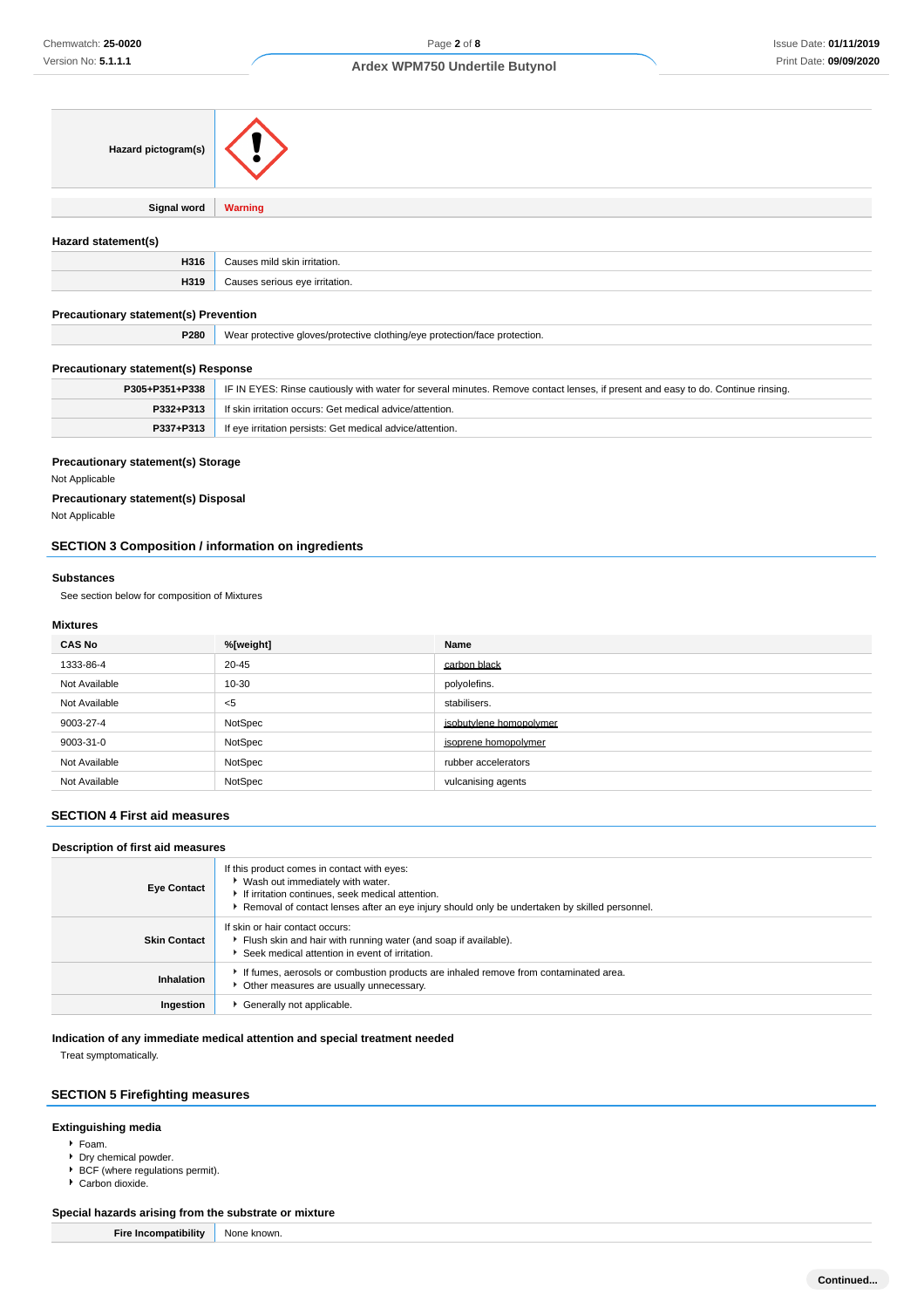# **Advice for firefighters**

| <b>Fire Fighting</b>         | Alert Fire Brigade and tell them location and nature of hazard.<br>▶ Wear breathing apparatus plus protective gloves.<br>Prevent, by any means available, spillage from entering drains or water courses.<br>► Use water delivered as a fine spray to control fire and cool adjacent area. |
|------------------------------|--------------------------------------------------------------------------------------------------------------------------------------------------------------------------------------------------------------------------------------------------------------------------------------------|
| <b>Fire/Explosion Hazard</b> | Combustible<br>Decomposes on heating and produces toxic fumes of:<br>carbon monoxide (CO)<br>carbon dioxide (CO2)<br>other pyrolysis products typical of burning organic material.                                                                                                         |

## **SECTION 6 Accidental release measures**

## **Personal precautions, protective equipment and emergency procedures** See section 8

# **Environmental precautions**

See section 12

## **Methods and material for containment and cleaning up**

| <b>Minor Spills</b> | Clean up all spills immediately.<br>Secure load if safe to do so.<br>Bundle/collect recoverable product.<br>Collect remaining material in containers with covers for disposal. |
|---------------------|--------------------------------------------------------------------------------------------------------------------------------------------------------------------------------|
| <b>Major Spills</b> | • Minor hazard.<br>Clear area of personnel.<br>Alert Fire Brigade and tell them location and nature of hazard.<br>▶ Wear physical protective gloves e.g. Leather.              |

Personal Protective Equipment advice is contained in Section 8 of the SDS.

# **SECTION 7 Handling and storage**

| Precautions for safe handling |                                                                                                                                                                                  |
|-------------------------------|----------------------------------------------------------------------------------------------------------------------------------------------------------------------------------|
| Safe handling                 | Limit all unnecessary personal contact.<br>Wear protective clothing when risk of exposure occurs.<br>Use in a well-ventilated area.<br>When handling DO NOT eat, drink or smoke. |
| <b>Other information</b>      | No special storage precautions required                                                                                                                                          |

# **Conditions for safe storage, including any incompatibilities**

| Suitable container No restriction on the type of containers. Packing as recommended by manufacturer. Check all material is clearly labelled. |
|----------------------------------------------------------------------------------------------------------------------------------------------|
| <b>Storage incompatibility</b> No known incompatibility with normal range of industrial materials                                            |

# **SECTION 8 Exposure controls / personal protection**

## **Control parameters**

## **Occupational Exposure Limits (OEL)**

## **INGREDIENT DATA**

| Source                                            | Ingredient   | <b>Material name</b> | <b>TWA</b>   | <b>STEL</b>   | Peak          | <b>Notes</b>              |
|---------------------------------------------------|--------------|----------------------|--------------|---------------|---------------|---------------------------|
| New Zealand Workplace<br>Exposure Standards (WES) | carbon black | Carbon black         | $3$ mg/m $3$ | Not Available | Not Available | 6.7B-Suspected carcinogen |

**Emergency Limits**

| Ingredient              | <b>Material name</b> | TEEL-1       | TEEL-2              | TEEL-3    |  |
|-------------------------|----------------------|--------------|---------------------|-----------|--|
| carbon black            | Carbon black         | $9 \, mg/m3$ | 99 mg/m3            | 590 mg/m3 |  |
|                         |                      |              |                     |           |  |
| Ingredient              | <b>Original IDLH</b> |              | <b>Revised IDLH</b> |           |  |
| carbon black            | 1,750 mg/m3          |              | Not Available       |           |  |
| isobutylene homopolymer | Not Available        |              | Not Available       |           |  |
| isoprene homopolymer    | Not Available        |              | Not Available       |           |  |
|                         |                      |              |                     |           |  |

### **Exposure controls**

| Appropriate engineering<br>controls | Area where polymer is heat processed should be ventilated to remove vapour, fumes released during all stages of processing. |
|-------------------------------------|-----------------------------------------------------------------------------------------------------------------------------|
| <b>Personal protection</b>          | <b>Contract</b><br>4                                                                                                        |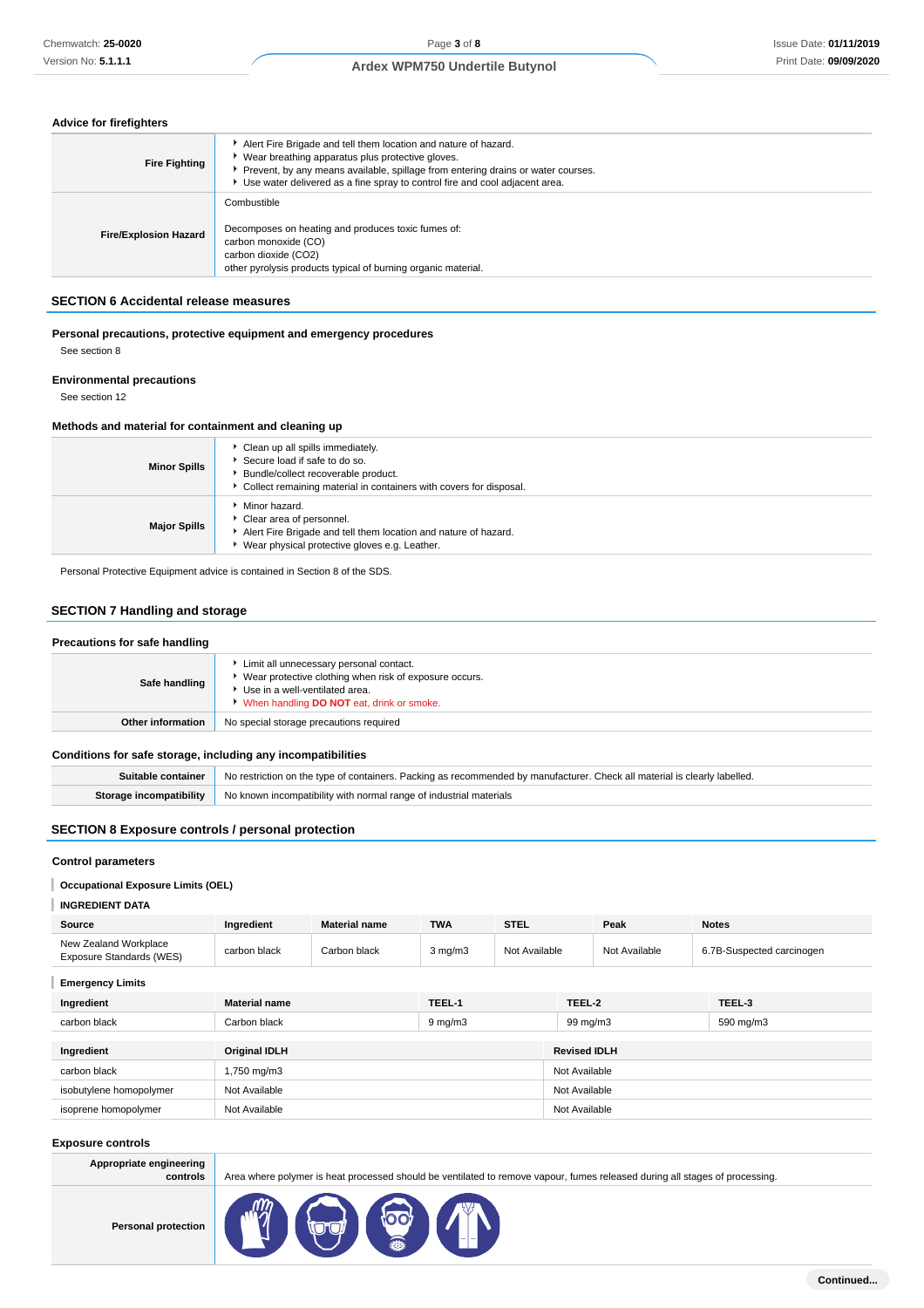| Eye and face protection | No special equipment for minor exposure i.e. when handling small quantities.<br>OTHERWISE:<br>Safety glasses with side shields.<br>Contact lenses may pose a special hazard; soft contact lenses may absorb and concentrate irritants. A written policy document, describing<br>the wearing of lenses or restrictions on use, should be created for each workplace or task. |
|-------------------------|-----------------------------------------------------------------------------------------------------------------------------------------------------------------------------------------------------------------------------------------------------------------------------------------------------------------------------------------------------------------------------|
| <b>Skin protection</b>  | See Hand protection below                                                                                                                                                                                                                                                                                                                                                   |
| Hands/feet protection   | No special equipment needed when handling small quantities<br><b>OTHERWISE:</b><br>Cotton gloves<br>When handling hot material, wear<br>▶ Protective gloves eg. Leather gloves or gloves with Leather facing                                                                                                                                                                |
| <b>Body protection</b>  | See Other protection below                                                                                                                                                                                                                                                                                                                                                  |
| Other protection        | No special equipment needed when handling small quantities<br><b>OTHERWISE:</b><br>• Overalls<br>Eyewash unit.                                                                                                                                                                                                                                                              |

### **Respiratory protection**

Type A Filter of sufficient capacity. (AS/NZS 1716 & 1715, EN 143:2000 & 149:2001, ANSI Z88 or national equivalent)

Where the concentration of gas/particulates in the breathing zone, approaches or exceeds the "Exposure Standard" (or ES), respiratory protection is required. Degree of protection varies with both face-piece and Class of filter; the nature of protection varies with Type of filter.

| <b>Required Minimum Protection Factor</b> | <b>Half-Face Respirator</b> | <b>Full-Face Respirator</b> | <b>Powered Air Respirator</b> |
|-------------------------------------------|-----------------------------|-----------------------------|-------------------------------|
| up to $10 \times ES$                      | A-AUS                       |                             | A-PAPR-AUS / Class 1          |
| up to $50 \times ES$                      |                             | A-AUS / Class 1             |                               |
| up to $100 \times ES$                     |                             | A-2                         | A-PAPR-2 ^                    |

^ - Full-face

A(All classes) = Organic vapours, B AUS or B1 = Acid gasses, B2 = Acid gas or hydrogen cyanide(HCN), B3 = Acid gas or hydrogen cyanide(HCN), E = Sulfur dioxide(SO2), G = Agricultural chemicals, K = Ammonia(NH3), Hg = Mercury, NO = Oxides of nitrogen, MB = Methyl bromide, AX = Low boiling point organic compounds(below 65 degC)

# **SECTION 9 Physical and chemical properties**

# **Information on basic physical and chemical properties**

| Appearance                                      | Black membrane sheet/roll with a slightly pungent odour; insoluble in water. |                                            |                |  |
|-------------------------------------------------|------------------------------------------------------------------------------|--------------------------------------------|----------------|--|
|                                                 |                                                                              |                                            |                |  |
| <b>Physical state</b>                           | Manufactured                                                                 | Relative density (Water = 1)               | Not Available  |  |
| Odour                                           | Not Available                                                                | Partition coefficient n-octanol<br>/ water | Not Available  |  |
| <b>Odour threshold</b>                          | Not Available                                                                | Auto-ignition temperature (°C)             | Not Applicable |  |
| pH (as supplied)                                | Not Applicable                                                               | Decomposition temperature                  | Not Available  |  |
| Melting point / freezing point<br>(°C)          | Not Available                                                                | Viscosity (cSt)                            | Not Applicable |  |
| Initial boiling point and boiling<br>range (°C) | Not Applicable                                                               | Molecular weight (g/mol)                   | Not Applicable |  |
| Flash point (°C)                                | >63                                                                          | <b>Taste</b>                               | Not Available  |  |
| <b>Evaporation rate</b>                         | Not Applicable                                                               | <b>Explosive properties</b>                | Not Available  |  |
| Flammability                                    | Combustible.                                                                 | <b>Oxidising properties</b>                | Not Available  |  |
| Upper Explosive Limit (%)                       | Not Applicable                                                               | Surface Tension (dyn/cm or<br>$mN/m$ )     | Not Applicable |  |
| Lower Explosive Limit (%)                       | Not Applicable                                                               | <b>Volatile Component (%vol)</b>           | Not Applicable |  |
| Vapour pressure (kPa)                           | Not Applicable                                                               | Gas group                                  | Not Available  |  |
| Solubility in water                             | Immiscible                                                                   | pH as a solution (1%)                      | Not Applicable |  |
| Vapour density $(Air = 1)$                      | Not Applicable                                                               | VOC g/L                                    | Not Available  |  |

# **SECTION 10 Stability and reactivity**

| Reactivity                            | See section 7                                                             |
|---------------------------------------|---------------------------------------------------------------------------|
| <b>Chemical stability</b>             | Product is considered stable and hazardous polymerisation will not occur. |
| Possibility of hazardous<br>reactions | See section 7                                                             |
| <b>Conditions to avoid</b>            | See section 7                                                             |
| Incompatible materials                | See section 7                                                             |
| Hazardous decomposition<br>products   | See section 5                                                             |

### **SECTION 11 Toxicological information**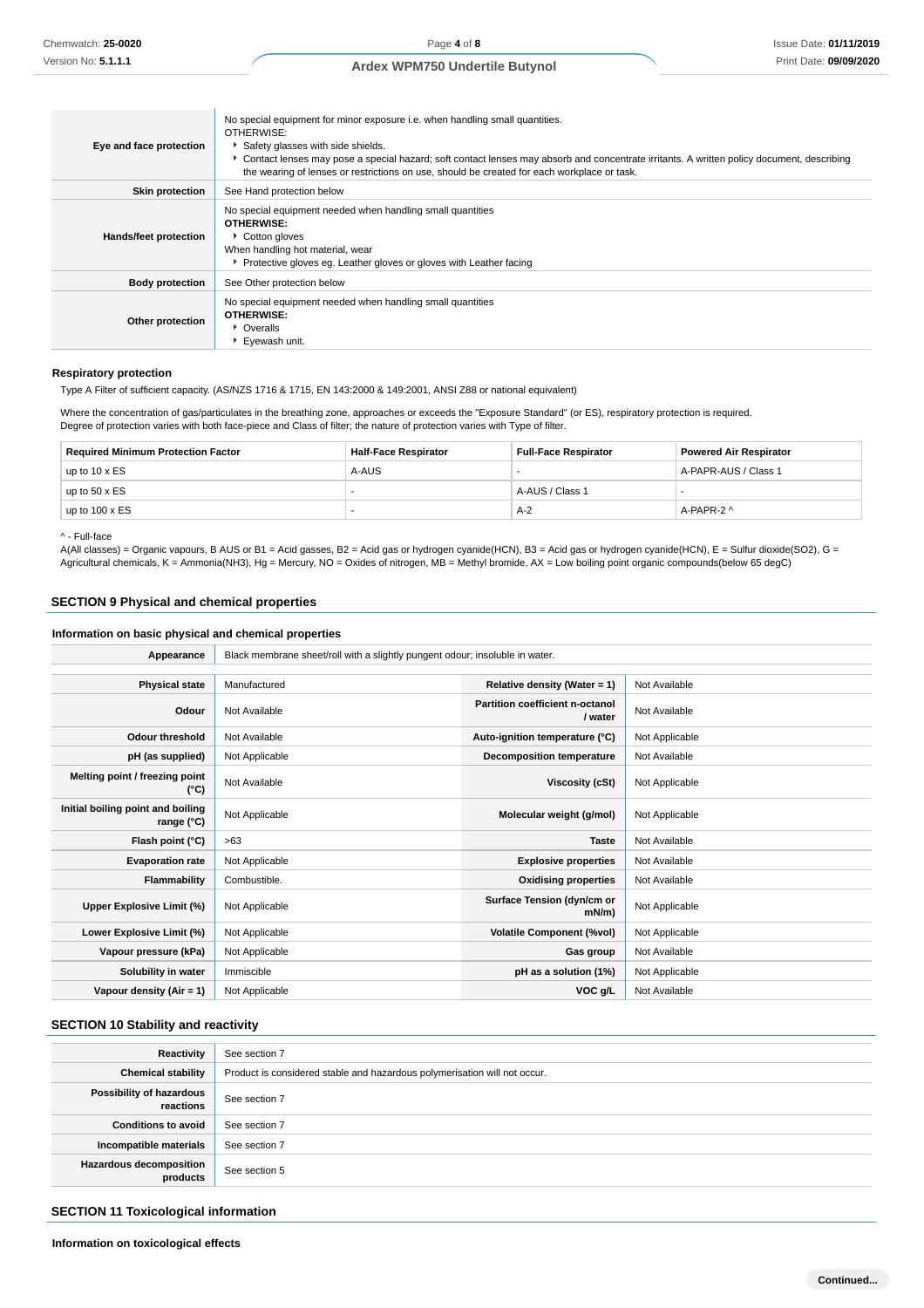| Inhaled                                                                                                    | Not normally a hazard due to non-volatile nature of product<br>Inhalation of vapour is more likely at higher than normal temperatures.<br>The vapour from heated material is<br>discomforting<br>to the upper respiratory tract                                                                                                                            |  |                                                      |   |  |
|------------------------------------------------------------------------------------------------------------|------------------------------------------------------------------------------------------------------------------------------------------------------------------------------------------------------------------------------------------------------------------------------------------------------------------------------------------------------------|--|------------------------------------------------------|---|--|
| Ingestion                                                                                                  | Not normally a hazard due to physical form of product.                                                                                                                                                                                                                                                                                                     |  |                                                      |   |  |
| <b>Skin Contact</b>                                                                                        | Skin contact does not normally present a hazard, though it is always possible that occasionally individuals may be found who react to substances<br>usually regarded as inert.                                                                                                                                                                             |  |                                                      |   |  |
| Eye                                                                                                        | Not normally a hazard due to physical form of product.                                                                                                                                                                                                                                                                                                     |  |                                                      |   |  |
| <b>Chronic</b>                                                                                             | The additives are immobilised in the rubber and do not present a hazard during handling at room temperatures.<br>Long-term exposure to the product is not thought to produce chronic effects adverse to the health (as classified by EC Directives using animal<br>models); nevertheless exposure by all routes should be minimised as a matter of course. |  |                                                      |   |  |
| Ardex WPM750 Undertile                                                                                     | <b>TOXICITY</b>                                                                                                                                                                                                                                                                                                                                            |  | <b>IRRITATION</b>                                    |   |  |
| <b>Butynol</b>                                                                                             | Not Available                                                                                                                                                                                                                                                                                                                                              |  | Not Available                                        |   |  |
|                                                                                                            | <b>TOXICITY</b>                                                                                                                                                                                                                                                                                                                                            |  | <b>IRRITATION</b>                                    |   |  |
|                                                                                                            | 4 mg/kg $[2]$                                                                                                                                                                                                                                                                                                                                              |  | Eye: no adverse effect observed (not irritating)[1]  |   |  |
| carbon black                                                                                               | 7 mg/kg $[2]$                                                                                                                                                                                                                                                                                                                                              |  | Skin: no adverse effect observed (not irritating)[1] |   |  |
|                                                                                                            | Oral (rat) LD50: >15400 mg/kg <sup>[2]</sup>                                                                                                                                                                                                                                                                                                               |  |                                                      |   |  |
|                                                                                                            | <b>TOXICITY</b><br><b>IRRITATION</b>                                                                                                                                                                                                                                                                                                                       |  |                                                      |   |  |
| isobutylene homopolymer                                                                                    | Not Available<br>Not Available                                                                                                                                                                                                                                                                                                                             |  |                                                      |   |  |
|                                                                                                            | <b>TOXICITY</b>                                                                                                                                                                                                                                                                                                                                            |  | <b>IRRITATION</b>                                    |   |  |
| isoprene homopolymer                                                                                       | Not Available<br>Not Available                                                                                                                                                                                                                                                                                                                             |  |                                                      |   |  |
| Legend:                                                                                                    | 1. Value obtained from Europe ECHA Registered Substances - Acute toxicity 2.* Value obtained from manufacturer's SDS. Unless otherwise<br>specified data extracted from RTECS - Register of Toxic Effect of chemical Substances                                                                                                                            |  |                                                      |   |  |
|                                                                                                            |                                                                                                                                                                                                                                                                                                                                                            |  |                                                      |   |  |
| <b>CARBON BLACK</b>                                                                                        | Inhalation (rat) TCLo: 50 mg/m3/6h/90D-I Nil reported                                                                                                                                                                                                                                                                                                      |  |                                                      |   |  |
|                                                                                                            | <b>WARNING:</b> This substance has been classified by the IARC as Group 2B: Possibly Carcinogenic to Humans.                                                                                                                                                                                                                                               |  |                                                      |   |  |
| Ardex WPM750 Undertile<br><b>Butynol</b>                                                                   | None (None) None: None None None None None None                                                                                                                                                                                                                                                                                                            |  |                                                      |   |  |
| <b>CARBON BLACK &amp;</b><br><b>ISOBUTYLENE</b><br><b>HOMOPOLYMER &amp; ISOPRENE</b><br><b>HOMOPOLYMER</b> | No significant acute toxicological data identified in literature search.                                                                                                                                                                                                                                                                                   |  |                                                      |   |  |
| <b>Acute Toxicity</b>                                                                                      | ×                                                                                                                                                                                                                                                                                                                                                          |  | Carcinogenicity                                      | × |  |
|                                                                                                            |                                                                                                                                                                                                                                                                                                                                                            |  |                                                      |   |  |

| <b>Acute Toxicity</b>                       | ×            | Carcinogenicity                 | ×                                                                                                                                             |
|---------------------------------------------|--------------|---------------------------------|-----------------------------------------------------------------------------------------------------------------------------------------------|
| <b>Skin Irritation/Corrosion</b>            | $\checkmark$ | Reproductivity                  | ×                                                                                                                                             |
| <b>Serious Eye Damage/Irritation</b>        | $\checkmark$ | <b>STOT - Single Exposure</b>   | ×                                                                                                                                             |
| <b>Respiratory or Skin</b><br>sensitisation | ∼            | <b>STOT - Repeated Exposure</b> | ×                                                                                                                                             |
| <b>Mutagenicity</b>                         | ×            | ×<br><b>Aspiration Hazard</b>   |                                                                                                                                               |
|                                             |              | Legend:                         | $\blacktriangleright$ - Data either not available or does not fill the criteria for classification<br>- Data available to make classification |

# **SECTION 12 Ecological information**

|                                          | Endpoint         | <b>Test Duration (hr)</b> | <b>Species</b>                | Value            | Source           |
|------------------------------------------|------------------|---------------------------|-------------------------------|------------------|------------------|
| Ardex WPM750 Undertile<br><b>Butynol</b> | Not<br>Available | Not Available             | Not Available                 | Not<br>Available | Not<br>Available |
|                                          | Endpoint         | <b>Test Duration (hr)</b> | <b>Species</b>                | Value            | Source           |
|                                          | <b>LC50</b>      | 96                        | Fish                          | $>100$ mg/L      | 2                |
|                                          | EC50             | 48                        | Crustacea                     | $>100$ mg/L      | $\overline{2}$   |
| carbon black                             | <b>EC50</b>      | 72                        | Algae or other aquatic plants | $>10$ -mg/L      | 2                |
|                                          | EC10             | 72                        | Algae or other aquatic plants | $>10$ -mg/L      | 2                |
|                                          | <b>NOEC</b>      | 96                        | Fish                          | $>=1-mg/L$       | $\overline{2}$   |
|                                          | Endpoint         | <b>Test Duration (hr)</b> | <b>Species</b>                | Value            | <b>Source</b>    |
| isobutylene homopolymer                  | <b>LC50</b>      | 96                        | Fish                          | $0.037$ mg/L     | 2                |
|                                          | <b>EC50</b>      | 48                        | Crustacea                     | $0.04$ mg/L      | 2                |
|                                          | <b>EC50</b>      | 72                        | Algae or other aquatic plants | $>19.2$ mg/L     | $\overline{2}$   |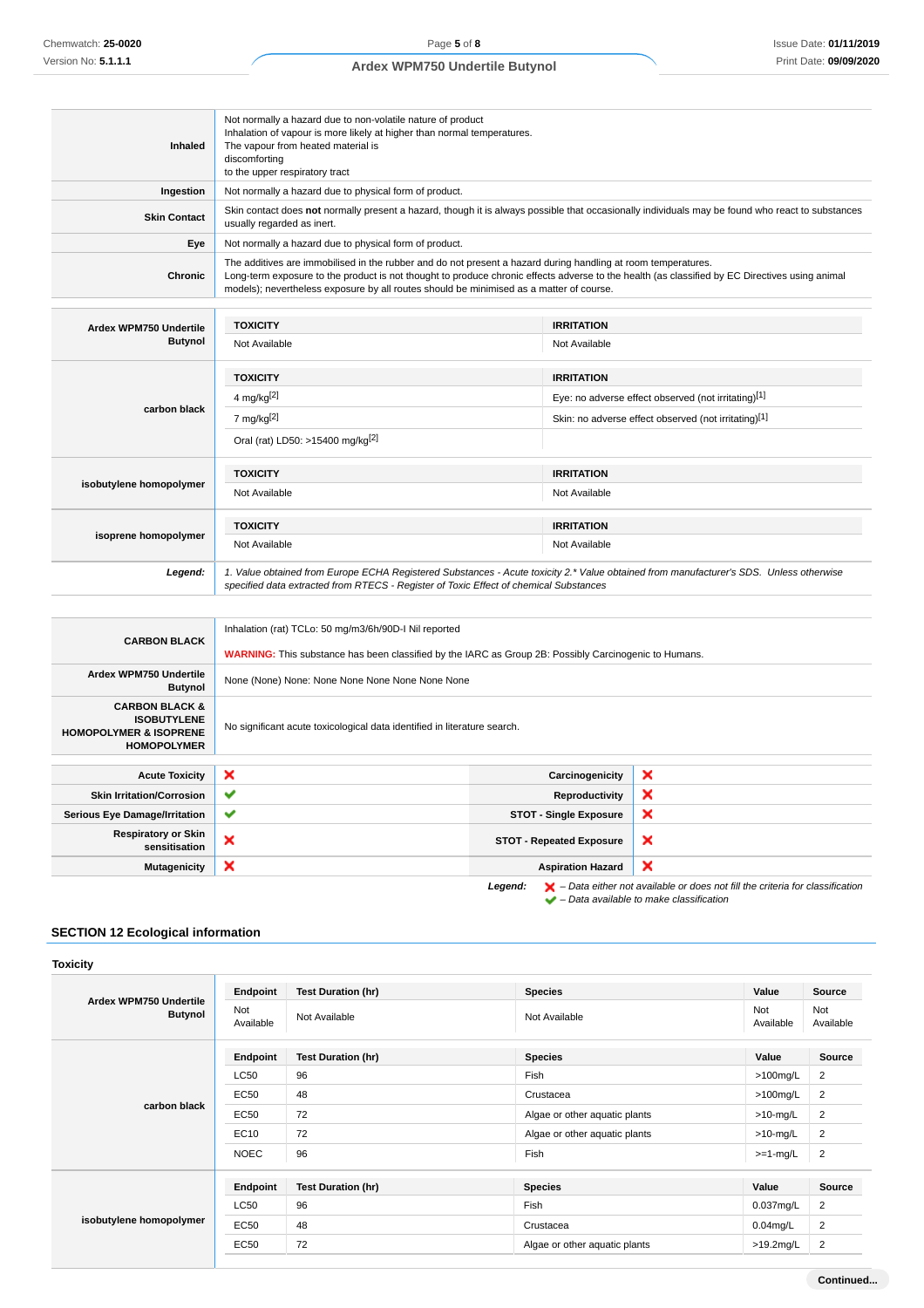|                      | <b>NOEC</b>                                                                                                                                                                                                                                                                                                                                                                                     | 96                        | Fish                          | $10$ -mg/L   | 2             |
|----------------------|-------------------------------------------------------------------------------------------------------------------------------------------------------------------------------------------------------------------------------------------------------------------------------------------------------------------------------------------------------------------------------------------------|---------------------------|-------------------------------|--------------|---------------|
|                      | Endpoint                                                                                                                                                                                                                                                                                                                                                                                        | <b>Test Duration (hr)</b> | <b>Species</b>                | Value        | <b>Source</b> |
| isoprene homopolymer | EC50                                                                                                                                                                                                                                                                                                                                                                                            | 72                        | Algae or other aguatic plants | $0.302$ mg/L | 2             |
|                      | EC10                                                                                                                                                                                                                                                                                                                                                                                            | 72                        | Algae or other aquatic plants | $0.054$ mg/L | 2             |
| Legend:              | Extracted from 1. IUCLID Toxicity Data 2. Europe ECHA Registered Substances - Ecotoxicological Information - Aquatic Toxicity 3. EPIWIN Suite<br>V3.12 (QSAR) - Aquatic Toxicity Data (Estimated) 4. US EPA, Ecotox database - Aquatic Toxicity Data 5. ECETOC Aquatic Hazard Assessment<br>Data 6. NITE (Japan) - Bioconcentration Data 7. METI (Japan) - Bioconcentration Data 8. Vendor Data |                           |                               |              |               |

## **Persistence and degradability**

| Ingredient              | Persistence: Water/Soil | Persistence: Air |
|-------------------------|-------------------------|------------------|
| isobutylene homopolymer | LOW                     | LOW              |
| isoprene homopolymer    | LOW                     | LOW              |

### **Bioaccumulative potential**

| Ingredient              | <b>Bioaccumulation</b>   |
|-------------------------|--------------------------|
| isobutylene homopolymer | LOW (LogKOW = $2.2256$ ) |
| isoprene homopolymer    | LOW (LogKOW = $2.5803$ ) |

### **Mobility in soil**

| Ingredient              | <b>Mobility</b>       |
|-------------------------|-----------------------|
| isobutylene homopolymer | LOW ( $KOC = 35.04$ ) |
| isoprene homopolymer    | LOW ( $KOC = 67.7$ )  |

### **SECTION 13 Disposal considerations**

### **Waste treatment methods**

| <b>Product / Packaging disposal</b> | ► Recycle wherever possible or consult manufacturer for recycling options.<br>Consult State Land Waste Management Authority for disposal.<br>Bury residue in an authorised landfill.<br>Recycle containers if possible, or dispose of in an authorised landfill. |
|-------------------------------------|------------------------------------------------------------------------------------------------------------------------------------------------------------------------------------------------------------------------------------------------------------------|
|-------------------------------------|------------------------------------------------------------------------------------------------------------------------------------------------------------------------------------------------------------------------------------------------------------------|

Ensure that the hazardous substance is disposed in accordance with the Hazardous Substances (Disposal) Notice 2017

#### **Disposal Requirements**

Packages that have been in direct contact with the hazardous substance must be only disposed if the hazardous substance was appropriately removed and cleaned out from the package. The package must be disposed according to the manufacturer's directions taking into account the material it is made of. Packages which hazardous content have been appropriately treated and removed may be recycled.

The hazardous substance must only be disposed if it has been treated by a method that changed the characteristics or composition of the substance and it is no longer hazardous.

## **SECTION 14 Transport information**

| <b>Labels Required</b>  |                |  |
|-------------------------|----------------|--|
| <b>Marine Pollutant</b> | <b>NO</b>      |  |
| <b>HAZCHEM</b>          | Not Applicable |  |

### **Land transport (UN): NOT REGULATED FOR TRANSPORT OF DANGEROUS GOODS**

**Air transport (ICAO-IATA / DGR): NOT REGULATED FOR TRANSPORT OF DANGEROUS GOODS**

**Sea transport (IMDG-Code / GGVSee): NOT REGULATED FOR TRANSPORT OF DANGEROUS GOODS**

**Transport in bulk according to Annex II of MARPOL and the IBC code** Not Applicable

### **SECTION 15 Regulatory information**

## **Safety, health and environmental regulations / legislation specific for the substance or mixture**

This substance is to be managed using the conditions specified in an applicable Group Standard

| <b>HSR Number</b> | <b>Group Standard</b>                                               |
|-------------------|---------------------------------------------------------------------|
| HSR002624         | N.O.S. (Subsidiary Hazard) Group Standard 2017                      |
| HSR002535         | Gas Under Pressure Mixtures (Subsidiary Hazard) Group Standard 2017 |
| HSR002596         | Laboratory Chemicals and Reagent Kits Group Standard 2017           |
| HSR002530         | Cleaning Products (Subsidiary Hazard) Group Standard 2017           |
| HSR002585         | Fuel Additives (Subsidiary Hazard) Group Standard 2017              |
| HSR002519         | Aerosols (Subsidiary Hazard) Group Standard 2017                    |
| HSR002521         | Animal Nutritional and Animal Care Products Group Standard 2017     |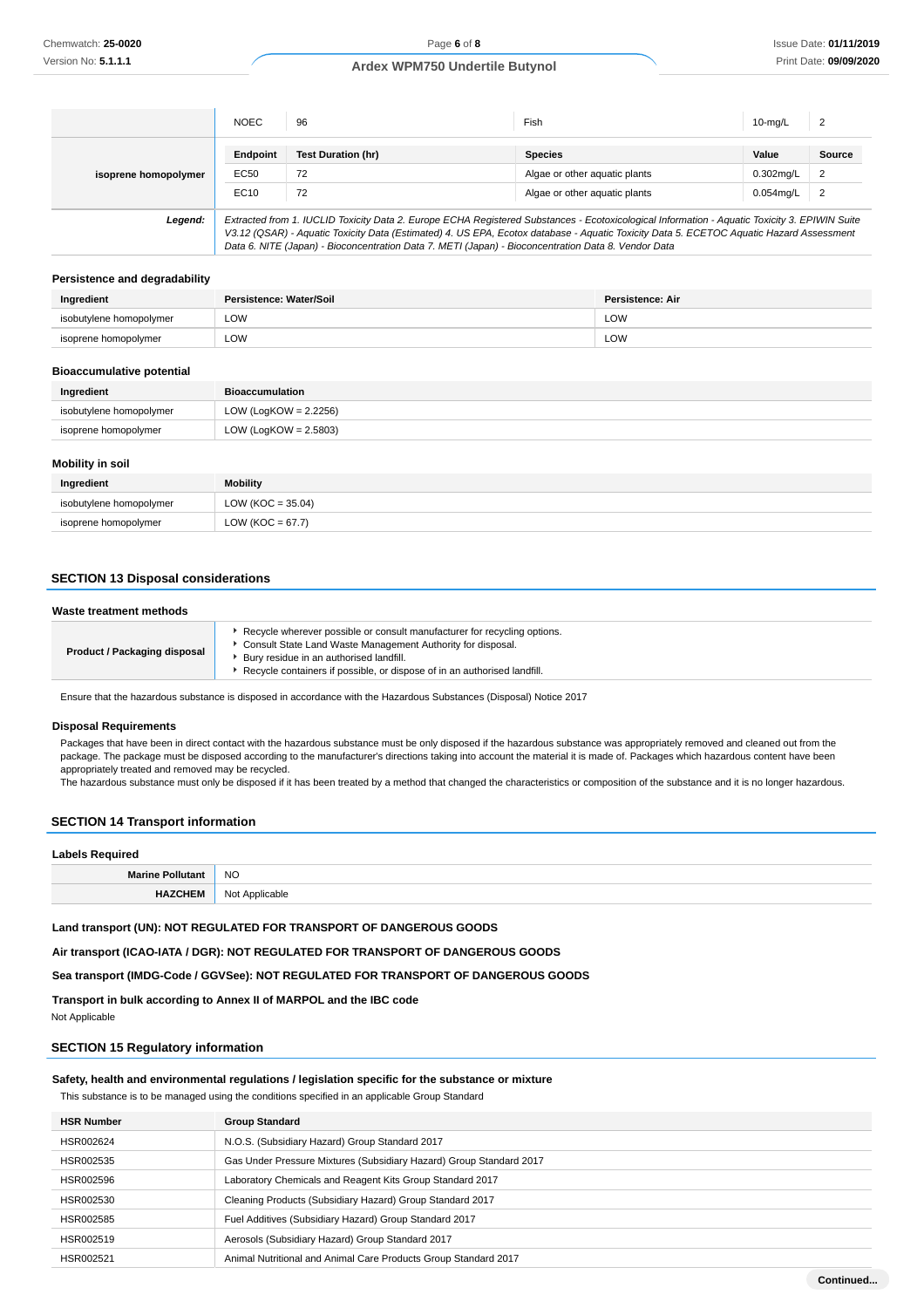| <b>HSR Number</b>                                           | <b>Group Standard</b>                                                                                    |                                                                                  |  |  |
|-------------------------------------------------------------|----------------------------------------------------------------------------------------------------------|----------------------------------------------------------------------------------|--|--|
| HSR002606                                                   | Lubricants, Lubricant Additives, Coolants and Anti-freeze Agents (Subsidiary Hazard) Group Standard 2017 |                                                                                  |  |  |
| HSR002644                                                   | Polymers (Subsidiary Hazard) Group Standard 2017                                                         |                                                                                  |  |  |
| HSR002647                                                   | Reagent Kits Group Standard 2017                                                                         |                                                                                  |  |  |
| HSR002670                                                   | Surface Coatings and Colourants (Subsidiary Hazard) Group Standard 2017                                  |                                                                                  |  |  |
| HSR002638                                                   | Photographic Chemicals (Subsidiary Hazard) Group Standard 2017                                           |                                                                                  |  |  |
| HSR002565                                                   | Embalming Products (Subsidiary Hazard) Group Standard 2017                                               |                                                                                  |  |  |
| HSR002578                                                   | Food Additives and Fragrance Materials (Subsidiary Hazard) Group Standard 2017                           |                                                                                  |  |  |
| HSR002558                                                   | Dental Products (Subsidiary Hazard) Group Standard 2017                                                  |                                                                                  |  |  |
| HSR002684                                                   | Water Treatment Chemicals (Subsidiary Hazard) Group Standard 2017                                        |                                                                                  |  |  |
| HSR002573                                                   | Fire Fighting Chemicals Group Standard 2017                                                              |                                                                                  |  |  |
| HSR100425                                                   | Pharmaceutical Active Ingredients Group Standard 2017                                                    |                                                                                  |  |  |
| HSR002600                                                   |                                                                                                          | Leather and Textile Products (Subsidiary Hazard) Group Standard 2017             |  |  |
| HSR002605                                                   | Lubricants (Low Hazard) Group Standard 2017                                                              |                                                                                  |  |  |
| HSR002571                                                   | Fertilisers (Subsidiary Hazard) Group Standard 2017                                                      |                                                                                  |  |  |
| HSR002648                                                   | Refining Catalysts Group Standard 2017                                                                   |                                                                                  |  |  |
| HSR002653                                                   | Solvents (Subsidiary Hazard) Group Standard 2017                                                         |                                                                                  |  |  |
| HSR002544                                                   | Construction Products (Subsidiary Hazard) Group Standard 2017                                            |                                                                                  |  |  |
| HSR002549                                                   | Corrosion Inhibitors (Subsidiary Hazard) Group Standard 2017                                             |                                                                                  |  |  |
| HSR100757                                                   | Veterinary Medicine (Limited Pack Size, Finished Dose) Standard 2017                                     |                                                                                  |  |  |
| HSR100758                                                   | Veterinary Medicines (Non-dispersive Closed System Application) Group Standard 2017                      |                                                                                  |  |  |
| HSR100759                                                   | Veterinary Medicines (Non-dispersive Open System Application) Group Standard 2017                        |                                                                                  |  |  |
| HSR100580                                                   | Tattoo and Permanent Makeup Substances Group Standard 2017                                               |                                                                                  |  |  |
| HSR002612                                                   | Metal Industry Products (Subsidiary Hazard) Group Standard 2017                                          |                                                                                  |  |  |
| HSR002503                                                   | Additives, Process Chemicals and Raw Materials (Subsidiary Hazard) Group Standard 2017                   |                                                                                  |  |  |
| HSR002552                                                   | Cosmetic Products Group Standard 2017                                                                    |                                                                                  |  |  |
| carbon black is found on the following regulatory lists     |                                                                                                          |                                                                                  |  |  |
| Chemical Footprint Project - Chemicals of High Concern List |                                                                                                          | New Zealand Hazardous Substances and New Organisms (HSNO) Act - Classification   |  |  |
|                                                             | International Agency for Research on Cancer (IARC) - Agents Classified by the IARC                       | of Chemicals                                                                     |  |  |
| Monographs                                                  |                                                                                                          | New Zealand Hazardous Substances and New Organisms (HSNO) Act - Classification   |  |  |
| Monographs - Group 2B : Possibly carcinogenic to humans     | International Agency for Research on Cancer (IARC) - Agents Classified by the IARC                       | of Chemicals - Classification Data<br>New Zealand Inventory of Chemicals (NZIoC) |  |  |
|                                                             | International WHO List of Proposed Occupational Exposure Limit (OEL) Values for                          | New Zealand Workplace Exposure Standards (WES)                                   |  |  |

International WHO List of Proposed Occupational Exposure Limit (OEL) Values for Manufactured Nanomaterials (MNMS)

New Zealand Approved Hazardous Substances with controls

# **isobutylene homopolymer is found on the following regulatory lists**

New Zealand Inventory of Chemicals (NZIoC)

# **isoprene homopolymer is found on the following regulatory lists**

New Zealand Approved Hazardous Substances with controls New Zealand Hazardous Substances and New Organisms (HSNO) Act - Classification of Chemicals

New Zealand Hazardous Substances and New Organisms (HSNO) Act - Classification of Chemicals - Classification Data New Zealand Inventory of Chemicals (NZIoC)

### **Hazardous Substance Location**

Subject to the Health and Safety at Work (Hazardous Substances) Regulations 2017.

| <b>Hazard Class</b> | <b>Quantity (Closed Containers)</b> | <b>Quantity (Open Containers)</b> |
|---------------------|-------------------------------------|-----------------------------------|
| Not Applicable      | Not Applicable                      | Not Applicable                    |

#### **Certified Handler**

Subject to Part 4 of the Health and Safety at Work (Hazardous Substances) Regulations 2017.

| <b>Class of substance</b> | Quantities     |
|---------------------------|----------------|
| Not Applicable            | Not Applicable |

Refer Group Standards for further information

## **Tracking Requirements**

Not Applicable

### **National Inventory Status**

| <b>National Inventory</b>    | <b>Status</b>                                                    |  |  |
|------------------------------|------------------------------------------------------------------|--|--|
| Australia - AIIC             | Yes                                                              |  |  |
| Australia Non-Industrial Use | No (carbon black; isobutylene homopolymer; isoprene homopolymer) |  |  |
| Canada - DSL                 | Yes                                                              |  |  |
| Canada - NDSL                | No (carbon black; isobutylene homopolymer; isoprene homopolymer) |  |  |